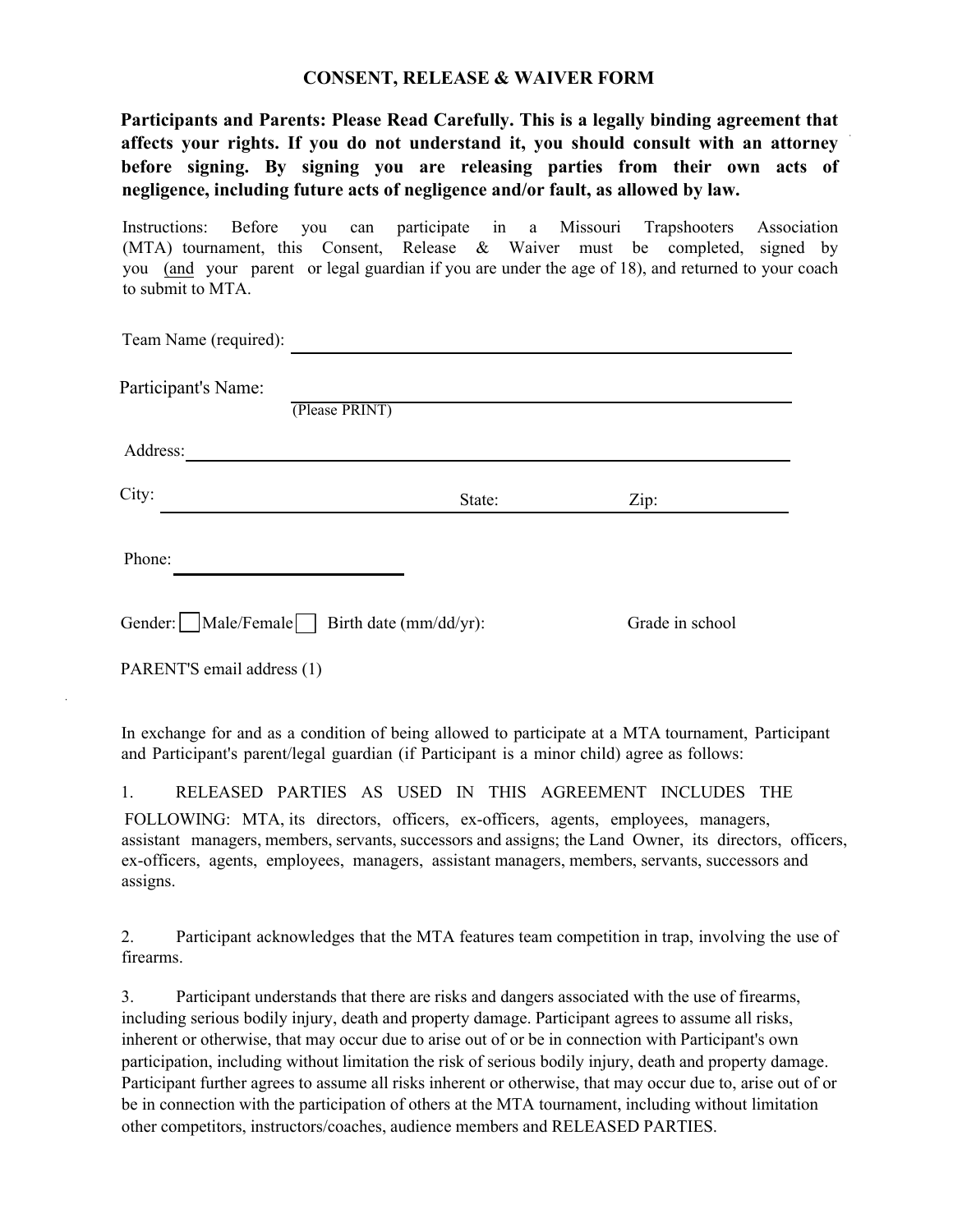**NOTE:** Please be advised that it is not possible to list all of the activities and related risks that Participant may encounter by participating at a MTA tournament. There may be risks that are not known to Participant, or to other participants at the MTA including staff or volunteers of MTA, and may not be foreseen or reasonably foreseeable by anyone at this time or at the time of the activities in which Participant participates. Participant agrees to assume all risks of serious bodily injury, death and property damages, and all other risks of participation at the MTA whether or not described to Participant.

4. Participant further covenants not to sue and agrees to release, waive, and discharge the **RELEASED PARTIES**, from all claims, demands, actions, suits, proceedings, liabilities, damages, losses, judgments and expenses (including reasonable attorney's fees and costs) that Participant may suffer, directly or indirectly, due to, arising out of or in connection with Participant's own participation or conduct (negligent or otherwise) at a MTA tournament or the conduct (negligent or otherwise) of other participant at a MTA tournament **including without limitation, the negligent conduct of the Released Parties. THIS RELEASE APPLIES TO ALL ACTS OF RELEASED PARTIES, INCLUDING FUTURE ACTS OF NEGLIGENCE AND/OR FAULT OF THE RELEASED PARTIES. THE RELEASED PARTIES SHALL NOT BE LIABILE FOR ANY OF THEIR ACTS OF NEGLIGENTAND/OR FAULT INCLUDING FUTURE ACTS OF NEGLIGENCE AND/ OR FAULT TO THE EXTENT AS PERMITTED BY MISSOURI LAW. CERTAIN FUTURE ACTS OF A PARTY MAY NOT BE RELEASED, SUCH AS INTENTIONAL TORTS OR ACTS OF GROSS NEGLIGENCE, AND IF YOU DO NOT UNDERSTAND WHICH ACTS CAN AND CANNOT BE RELEASED, YOU SHOULD CONSULT WITH AN ATTORNEY BEFORE SIGNNG THIS AGREEMENT.**

5. To the fullest extent allowed by law, Participant agrees to defend, indemnify & and hold the RELEASED PARTIES harmless from and against all claims, demands, actions, suits, proceedings, liabilities, damages, losses, judgments and expenses (including reasonable attorney's fees and costs) by third parties (including Participant's own family) for any bodily injury, death or property damage or other incident occurring due to, arising out of or in connection with Participant's own participation or conduct (negligent or otherwise) at the MTA. .

6. Participant grants to the MTA permission to reproduce, publish, distribute, or otherwise use in any reasonable manner Participant's name, photograph, likeness and statements in connection with the promotion of the MTA, in all media, including, without limitation, the Internet, news articles, advertisements or other electronic or print materials. Participant further covenants not to sue and agrees to waive, release and discharge the MTA Sponsors and the Governing Bodies, and all of their respective directors, officers, agents, employees and volunteers, from and against any and all claims, demands, actions, suits, proceedings, liabilities, damages, losses, judgments and expenses (including reasonable attorney's fees and costs) arising out of or in connection with the use of Participant's name, photograph, likeness and statements, including, without limitation, any and all claims for invasion of privacy, publicity, defamation and/or portrayal in a false light, copyright infringement and any claims and/ or demands for compensation or royalties.

7. Regardless of where this document presented, signed and/or accepted, it shall be interpreted and construed in accordance with the law of the State of Missouri and jurisdiction on any between participant and/or participant's parents and the Released Parties shall be in the State of Missouri.